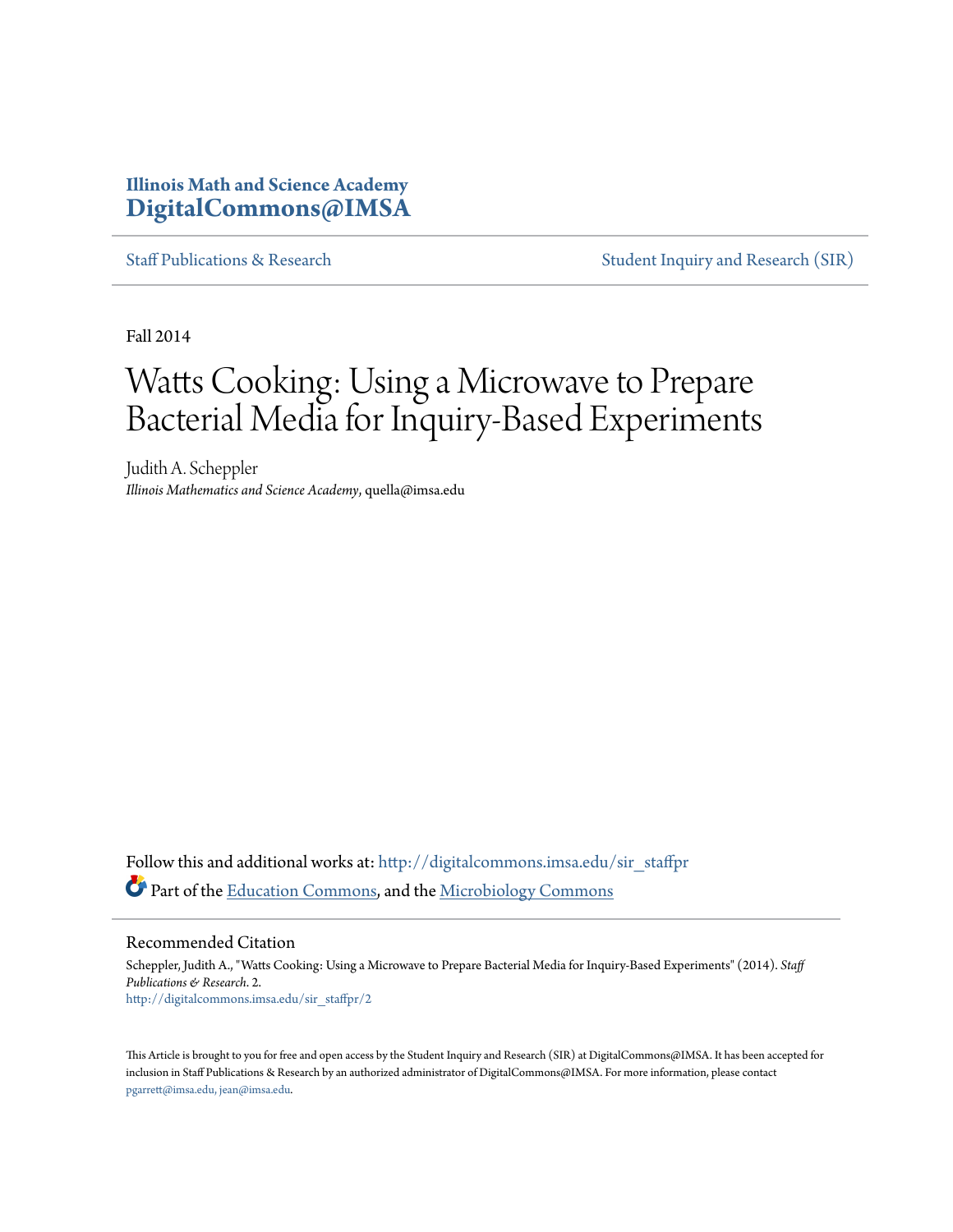# Articles

# **Watts Cooking: Using a Microwave to Prepare Bacterial Media for Inquiry-Based Experiments**

### **Judith A. Scheppler**

Illinois Mathematics and Science Academy

#### **Abstract**

Microbiology provides an excellent opportunity to capture student interest, encourage exploration, and to begin the development of research skills. With a low power microwave, similar to the type found in homes, and a short list of materials easily obtainable and/or found in many biology laboratories, you can begin to open this exciting world to your life science and biology classes. Microwaves are available at very reasonable prices, and can substitute for a much more expensive laboratory autoclave. Your students can choose and design inquiry investigations as well as learn basic laboratory techniques.

#### **Bacterial Culture**

Students across all grade ranges and ability levels are naturally fascinated by the growth of microorganisms, especially those growing in their environment. However, in order to observe and study bacteria, growth media, or food that the bacteria need to thrive, must be prepared and sterilized. In a research or clinical laboratory this is done by heating the media to 121 ºC and 15 psi pressure, a process known as autoclaving. This kills both vegetative and spore forms of microbes and is the most effective method of sterilization. However, an autoclave (figure 1) can be very costly and is not always available in schools with increasingly tight science budgets. Purchasing prepared media plates can be costly. Using a low power microwave provides an inexpensive alternative for preparing sterile media to be used in investigations of bacterial growth most often performed in schools. The depth of these investigations will

depend on the knowledge base students bring to this experience.

#### **Preparation and Sterilization of Luria-Bertani Agar for Bacterial Growth**

Bacteria media plates will need to be prepared at least one day in advance of carrying out any experiment. The following procedure should be used to prepare sterile Luria-Bertani (LB) agar media, in a microwave, for use in experiments with bacteria. Other kinds of bacterial media may be prepared in a similar manner. Luria-Bertani broth is made with the same formulation, leaving out the agar; the agar (similar to gelatin in Jello-O) serves to make the media semi-solid.

#### **Materials**

 - sterile swabs (Q-tips, though not sterile, are clean and work fine)

- balance
- microwave
- hot pads
- 1 ml pipetting device and 1 ml pipettes
- four sterile plastic petri dishes per student group

 - one 250 ml flask or bottle per group (make sure it isn't too tall for the microwave)

- wax marking pencil or permanent marker
- tryptone
- yeast extract
- sodium chloride
- agar
- solution of 0.1 N NaOH
- distilled water

 - beaker or tray containing 10% chlorine bleach for disposal of used swabs and Petri dishes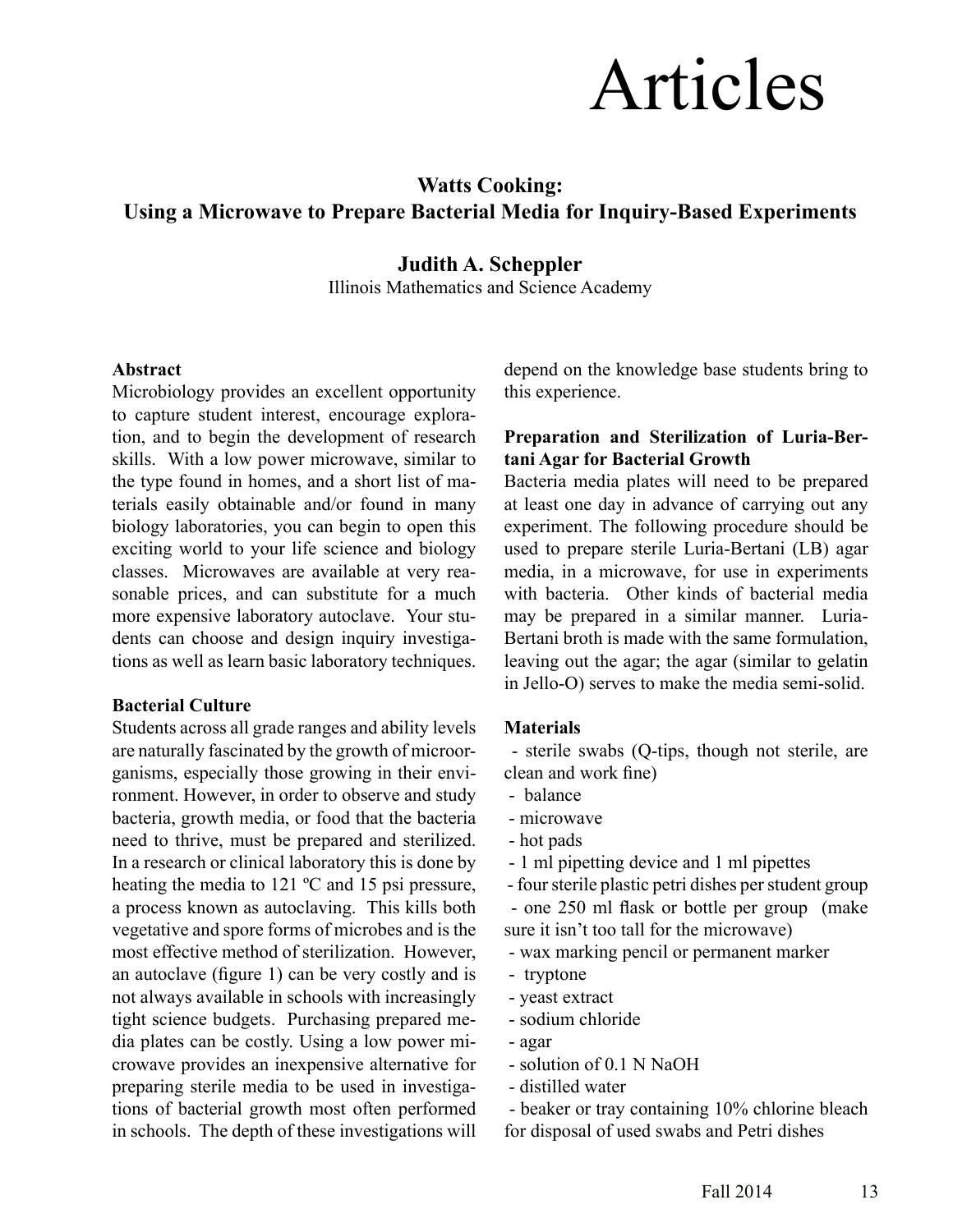





**Figure 1. Left: A large industrial size autoclave; cost \$10,000+ plus plumbing and electrical work required. Middle: A small table-top autoclave; cost ~\$2000 - \$5000 or more. Right: A household microwave; cost \$100 or less.**

Optional materials for Sabouraud's agar

- peptone
- dextrose

#### Procedure

1) Obtain four sterile Petri dishes and label the bottom with your name, date, and "LB," then turn the plates right side up. This identifies who made the plates, how old they are, and what media is contained in the Petri dish. The Petri dishes are already sterile, so do not take the lids off the plates until the media is poured into the bottom. 2) Weigh out the following ingredients for "LB"

and place all of them into a 250ml flask or bottle:

1 gram of tryptone

- 0.5 gram of yeast extract
- 1 gram of NaC1
- 1.5 grams of agar

- Use a container that holds two to three times the volume of media you wish to make so that the media can boil vigorously without boiling over. Make sure your contained will fit in the microwave.

3) Add 100 ml of distilled water and 1 ml of 0.1 N NaOH. Do not put a lid on the container.

Students should be assisted with the following steps

4) Microwave the media for 60-90 seconds to bring the solution to boiling and to dissolve the ingredients. The media should boil vigorously for about 5 seconds, but microwaving for too long will boil the solution over. Once done, the solution should appear clear with no media granules visible. If the media is not clear, then continue microwaving in short 10-15 second bursts until all components are dissolved (figure 2).

- This procedure was worked out for a 1000 or 1100 watt microwave; microwave ovens of lesser power will require slightly longer times.

5) Once all of the ingredients have dissolved, microwave the solution for 15-20 seconds to bring it to boiling. The solution should boil vigorously again, but not boil over.

6) Bring the media to boiling two more times by repeating step 5 twice.

 - Be very careful because the bottle is very hot. Media may superheat. This means that it may boil up when agitated, even after the initial rolling boil has stopped. Allow the bottle to stay in the microwave for a few minutes before handling to reduce the danger associated with superheating. Use hot pads when handling the media from the microwave.

7) Place the bottle of LB agar media in a water bath, adjusted to 56 ºC, and allow the media to cool. Loosely cover the bottle with its lid or a piece of foil. This temperature will prevent the media from solidifying, but allow it to be handled more safely and easily. Petri dishes may be poured immediately after microwaving, with close and careful supervision, but it is best to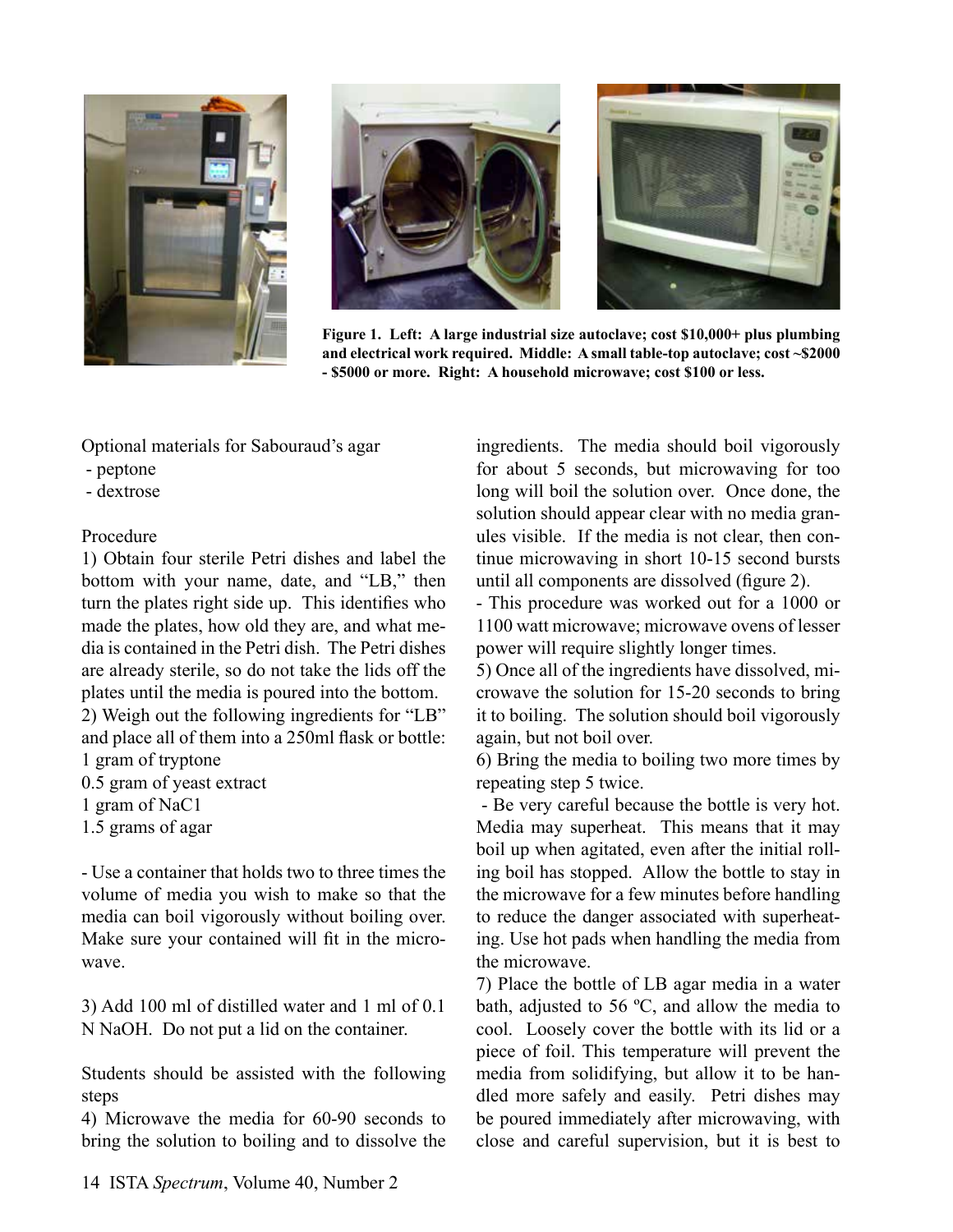

**Figure 2. Left: Flask with poorly dissolved agar; note the cloudiness of the liquid and the powder granules at the bottom. Right: Flask with agar that has been properly heated in a microwave to thoroughly dissolve the agar. Note that the liquid is clear.**

cool the media to avoid student burns and melting plates.

8) Pour the liquid LB agar media into the bottom of the four petri dishes. Pour slowly and stop when the media has covered the bottom of the plate (about 20-25 ml). Be sure to work in an aseptic manner. This means do not leave the Petri dishes open on the lab table and replace the covers as quickly as possible.

9) Allow the plates to sit at room temperature until the agar has solidified. Do not move or tilt the plates until the media has hardened. Plates may be stored at room temperature for several days before use. Plates should be stored inverted, with the solidified agar media in the "top" so that condensation (a potential source of contamination) can't fall onto the agar (figure 3). For longer storage, place the inverted agar plates in a plastic bag to prevent dehydration of the media and store them stacked in the refrigerator. Plates may be stored in the refrigerator for one month or longer.

#### **Bacterial Incubation**

Once the media plates have been inoculated with bacteria, the Petri dishes are incubated upside down. The dish will rest on its cover and the bottom, containing the media, will be on top.

This prevents any moisture, which may have condensed in the lid when the warm media was poured, from falling into the bacteria and contaminating them or disrupting colony formation. Most bacteria like to grow in warm places. Usually 37 ºC, which is also body temperature, is perfect. Obtaining this temperature, however, requires an incubator that many classrooms may not have. A very viable alternative is to grow the bacteria at room temperature, usually about 25 ºC. The bacteria will still grow, just more slowly than they would at 37 ºC. Try to pick one of the warmer locations in the room, such as away from the windows in the winter. Avoid placing the Petri dishes directly onto a radiator or heating vent, however, as the metal may get hot enough when in direct contact with the plastic Petri dish to melt it and the agar. Growth is usually assessed after 24 hours, but plates may need to incubate for 48 hours or longer if incubation temperatures are less than 37 ºC.

#### **An Inexpensive Incubator**

A heating pad and Styrofoam container can be used to make an inexpensive incubator. Place a heating pad in the bottom of a plastic or Styrofoam bin, then put four jars in each corner and put another bin on top of the jars. Put the plates in the upper bin, and cover your incubator with a lid.



**Figure 3. Left: A Petri dish turned upside down. Right: An agar-filled Petri dish with the agar in the bottom; note the condensation on the lid of the dish. Petri dishes with agar should be stored upside down, and dishes should be incubated upside down to prevent condensation from falling onto the inoculated agar.**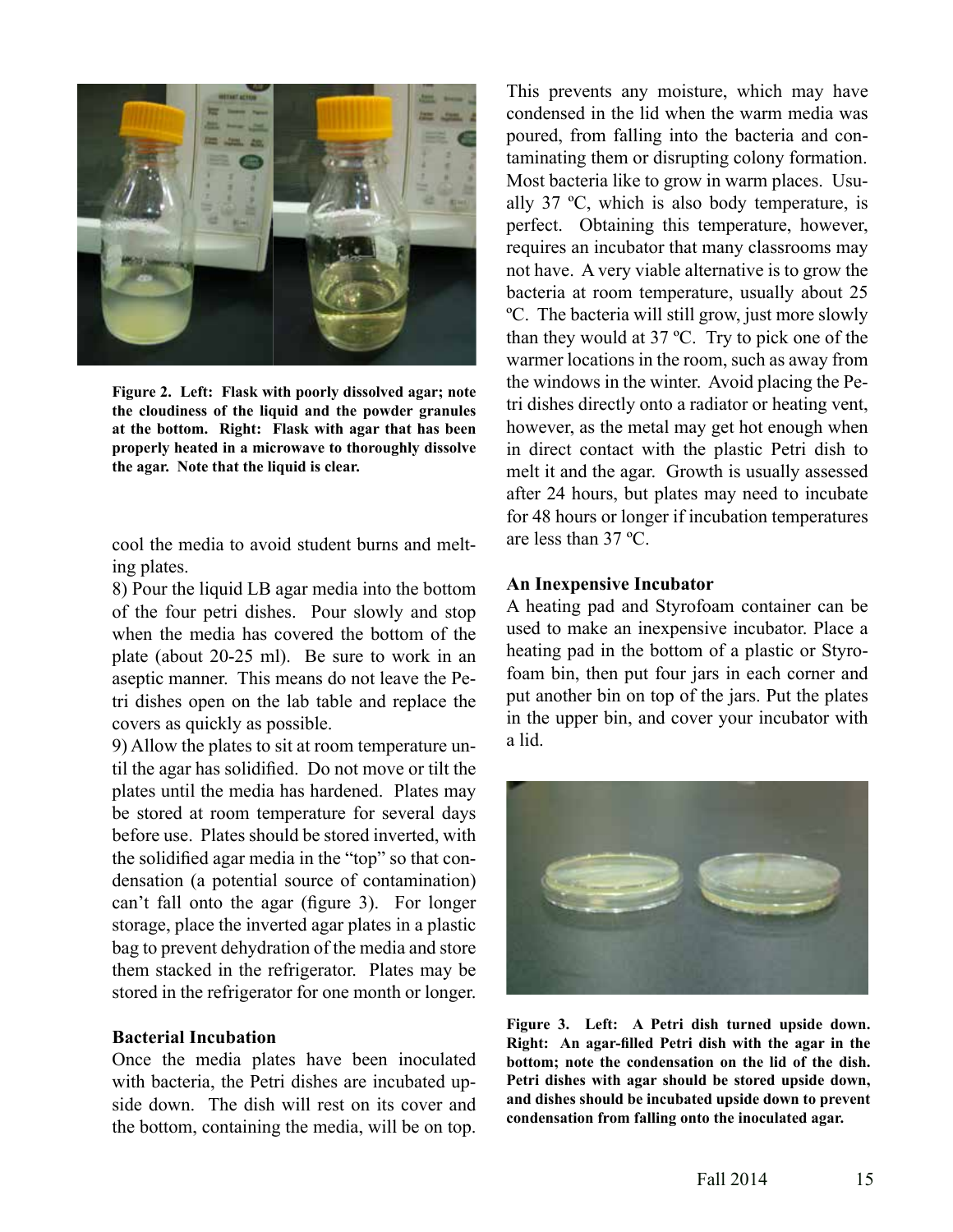#### **Dry Heat for Sterilization**

Your household oven can be used to dry sterilize items such as glassware and forceps. Make sure that the items you wish to sterilize will not melt or burst into flames. Forceps can be wrapped in aluminum foil and beakers and flasks can be covered with aluminum foil. Make sure that any screw-on caps are loosened. Place the items in an oven heated to  $170 \degree C$  (340  $\degree F$ ) for one hour. Allow the items to cool to room temperature before using.

#### **Classroom Inquiry and Data Analysis**

As early as the elementary grades, students can use prepared agar plates to investigate such phenomena as the antibacterial effectiveness of different brands of liquid soaps or hand sanitizers. Students can touch their fingers to the media before and after using the product to study the reduction of bacteria on washed or treated hands. Plates should be taped shut immediately after inoculation and not opened by the students when they examine their results.

The more sophisticated experimenter may wish to vary the amount of soap or sanitizer used or the length of time spent washing hands. For a different environmental study, students may wish to investigate the quality and quantity of bacteria found in different locations such as on telephone mouth or ear pieces, buttons on a candy machine, drinking fountains, lockers, water faucets (no toilets; or swabbing other students ), and so forth, in their school. Using swabs, such as Q-tips, they may swab different identified areas to pick up the bacteria then gently rub the swab across the media plate, being careful not to drag the swab on the agar and tear the media.

Data analysis for classroom bacterial growth experiments can be both quantitative and qualitative. Students can count the number of bacteria obtained from a given location and compare quantities at different sites. Besides observing the numbers of colonies, students can also identify types of organisms by colony morphology. Discussion of these colonies could include the way in which the organisms spread out on the media as well as a comparison

of their shape, color, and texture. Incubation at room temperature might produce the growth of mold colonies as well as bacteria. Molds tend to prefer temperatures lower than 37 ºC. The more advanced learners could be encouraged to classify the microbes and relate them to the locations where they were found.

#### **Science Fair Investigations**

Bacteriology experiments provide a wealth of investigations that students can easily extend into science fair investigations. Students can experiment with changes in the physical and chemical conditions of the media to determine the effect on bacterial growth. For example, changes in temperature and pH will alter bacterial growth, as will changing the salt concentration (osmotic pressure). Many household products claim to be germicidal, killing microbes, or bacteriostatic, stopping or slowing their continued growth. Students may test whether these agents actually perform as claimed by using a modification of the Kirby-Bauer disc assay (Bauer et al, 1966). This assay traditionally uses discs which have been impregnated with antibiotics to test whether a particular bacterial isolate is treatable with an antibiotic. Students may test their own compounds by using sterile filter discs, approximately 1 cm in diameter (Scheppler et al, 2003).

#### **Inoculation of Agar With Bacteria**

1) Begin with an overnight liquid culture of bacteria, or scrape some bacteria off of an agar plate and place it into liquid media making a bacterial suspension. Good strains to use include *Escherichia coli* (MM294 or K-12), *Staphylococcus epidermidis*, and *Bacillus cereus.* These are common organisms found in and on humans and in the environment, but are considered safe to use in the classroom.

2) Dip a sterile swab or Q-tip into the bacterial culture and inoculate an LB agar plate by gently wiping the bacteria-laden swab all over the surface of the agar.

#### **Preparation of Test Agents**

3) Prepare a solution of the desired test agent. For convenience, solutions may be poured into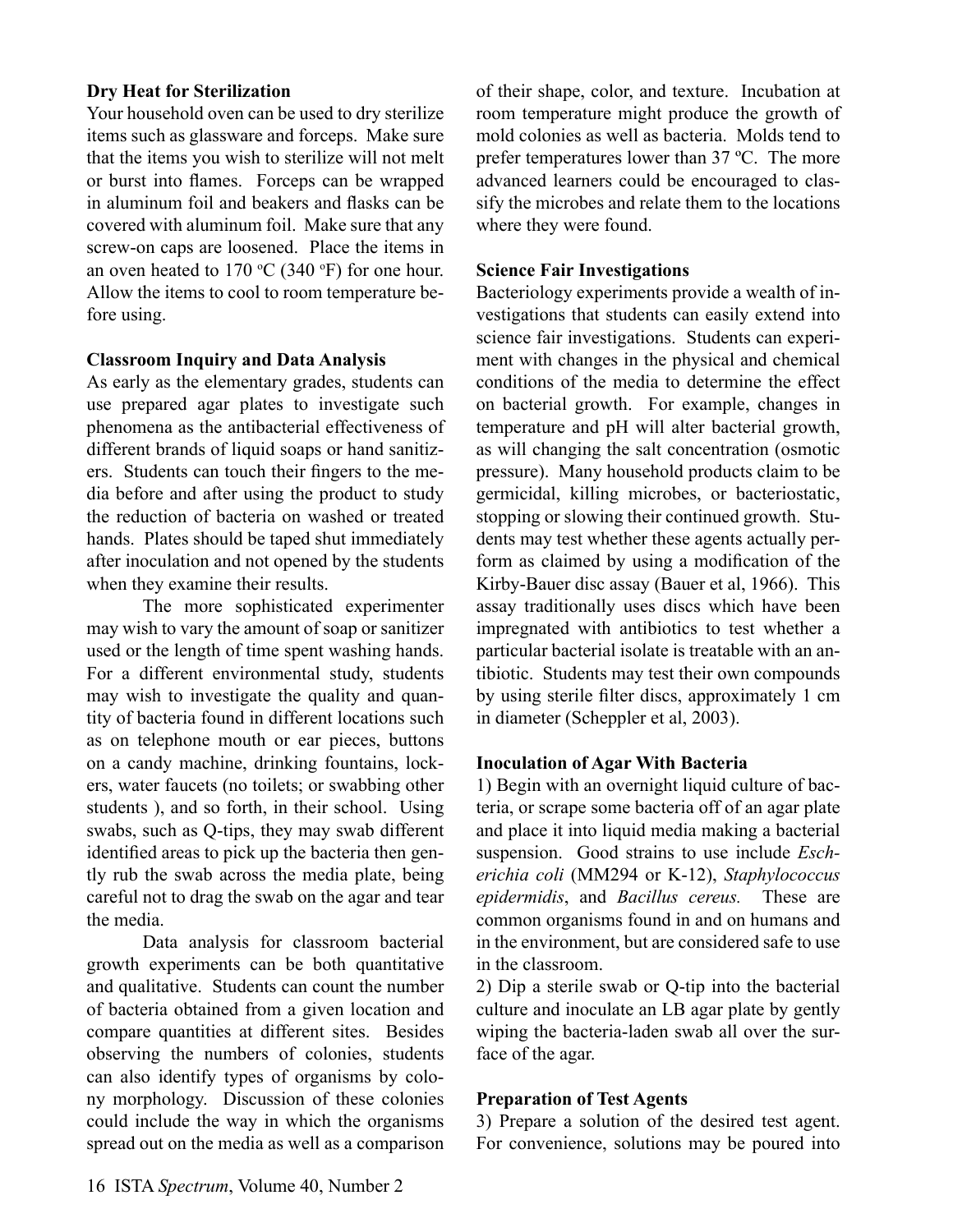

**Figure 4. Filter paper discs, impregnated or soaked in a solution being tested for anti-bacterial properties, is gently placed onto Luria-Bertani agar that has been inoculated with B***. cereus.*

sterile empty petri dishes. It may be desirable to test different concentrations of the agent by diluting the product according to the manufacturer's directions for use. Many products are intended to be used at full strength.

- Potential test solutions include various drinks (coffee, tea, soda); different spices (salt, pepper, cumin, ginger, hot peppers); different mouth wash brands; cleaning products, and so forth. Your students can choose, conduct background research, and provide rationales for their choices (Scheppler et al, 2003).

#### **Application of Agent-Impregnated Discs to Bacterially Inoculated Media**

4) Using a sterile forceps, dip a sterile filter disc in the solution and place the disc onto the surface of the agar. Students will need to set up appropriate controls (figure 4).

#### Bacterial growth

5) Incubate the plate, inoculated with the bacteria and containing the disc at 37 ºC for 24 hours; incubate longer at room temperature

6) Observe the plate for bacterial growth. If the inoculated bacteria are sensitive to the antibiotic, an area free of bacteria growth will be observed around the outside of the disc.

#### **Analysis**

Students can measure the diameter of the area free of bacterial growth. Replicates can be averaged, and standard deviation determined. Students can perform simple statistical analysis comparing one test agent on different bacteria, or comparing different test agents on the same bacteria (figures 5 and 6.)

#### **Bacterial Transformation**

Using plasmid DNA to change bacteria is one of the laboratory exercises included in the Advanced Placement (AP) Biology curriculum (College Board, 2012). A very simple procedure for performing this lab, adapted from Hanahan et al (1983), is included in the AP lab manual, and in Scheppler et al (2000). Many teachers purchase prepared kits. Purchasing the individual components to perform this laboratory may cost more initially, but there will be plenty of reagents which can be used for multiple classes as well as science fair investigations. The reagents, if stored according to the manufacturer's instructions, will last for several years or longer.

#### **Microbe Isolation**

Students may wish to experiment with different media to select and isolate different types of organisms. LB agar, which will grow bacteria preferentially, and Sabouraud's agar, which will grow yeast (fungi) may be used. The lower pH of Sabouraud's agar inhibits many bacteria, but favors growth of fungi. The recipe for Sabouraud's agar is 1 g peptone, 4 g dextrose, and 1.5 g agar per 100 ml distilled water. The mixture is microwaved for sterilization in a manner similar to the LB agar media and plates are poured using sterile petri dishes as discussed previously.

#### **Microbes in Soil**

There are approximately 10<sup>8</sup> bacteria in a gram of soil. The numbers and types of microorganisms isolated from soil will vary depending on the time of year and the location and quality of the soil sample. Students might compare different soil types such as sand, garden soil, dusty soil from a baseball diamond, and so on. This experi-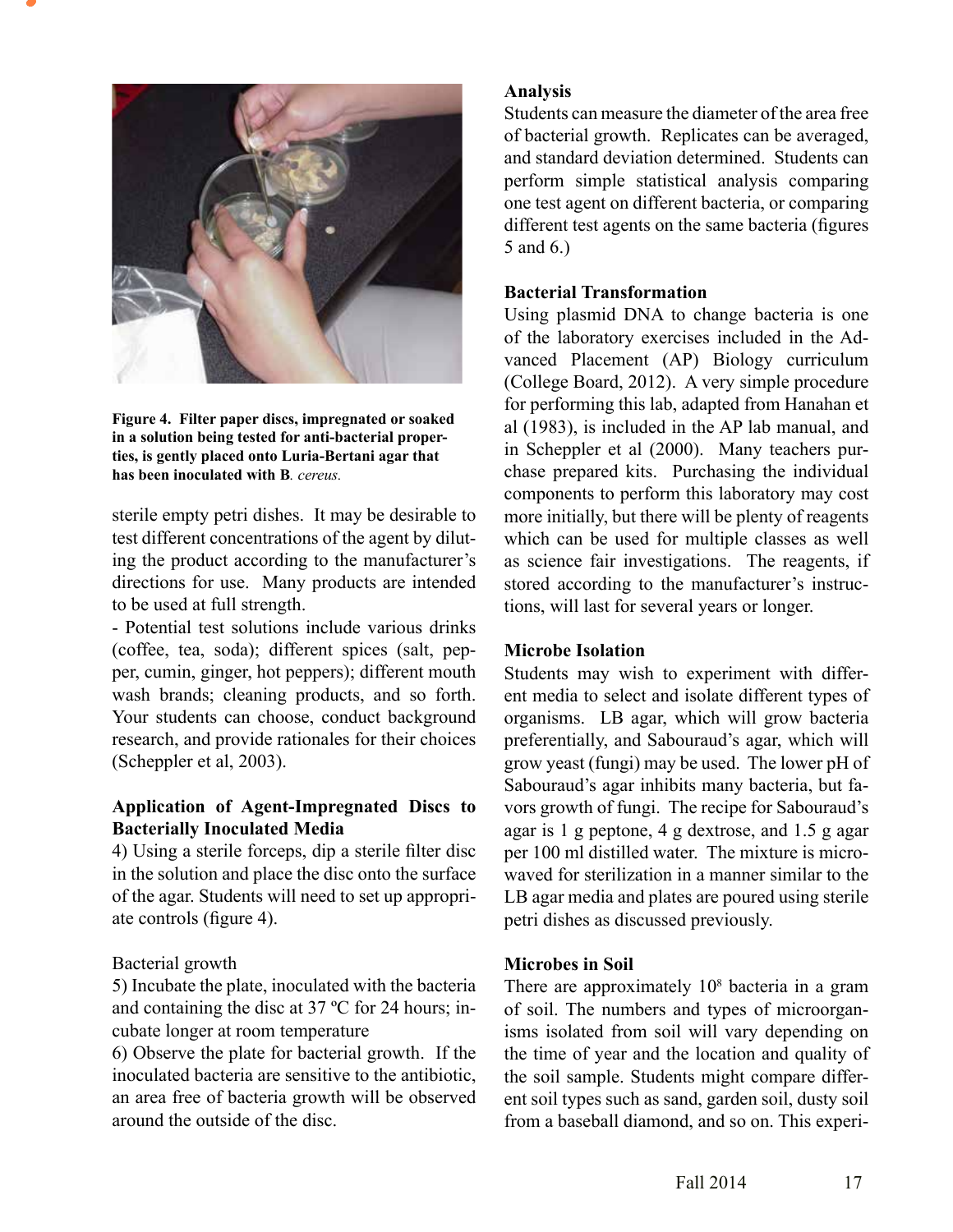

**Figure 5. A Kirby Bauer disc assay. Filter paper discs were inoculated with various spice solutions and placed onto Luria Bertani agar inoculated with** *B. cereus*. The plate was incubated overnight at 37°C to al**low the bacteria to grow. Note that the discs labelled F and G have large zones of clearing around them, where the bactera did not grow. The discs labelled T and R have small small zones of clearing. The disc labelled S has a medium zone of clearing, and the disc labelled C shows no clearing.**

ment could potentially develop into a year-long class project where students collect a soil sample each month, characterize the microbes present in the sample, and then correlate their data with environmental conditions such as temperature, rainfall, pH of the soil, and other factors.

To isolates bacteria from soil, students place 1 g of soil into 100 ml of sterile water. After vigorous mixing, 1 ml amounts of the microbe and water mixture are spread onto both LB and Sabouraud's agar plates using a sterile swab or spreader. Place the used swab in a beaker or tray of 10% bleach for disinfection. The plates are then incubated for one to seven days at room temperature and growth is observed. Fungi may require longer incubation periods for growth than bacteria. Students may need to spread smaller amounts of the soil inoculum onto the plates to obtain countable numbers of bacteria and fungi.

#### **Safety Considerations**

Students must use safe practices, which include good laboratory techniques during an experiment, proper clean-up after the experiment is finished, and adequate clean-up if a spill or other accident occurs. *E. coli* (MM294 or K-12) is an appropriate bacterium to use for bacterial transformation, altering growth conditions, and examining growth inhibition since it was designed for laboratory use and is not a wild-type strain. It is very important that any household items that you adapt for use in the classroom be used only for classroom experiments, and not revert to use for food or other non-laboratory activities.

When isolating bacteria from the environment it is possible that students may find bacteria that have the potential for causing illness. Although they are exposed to these organisms all the time, one must take appropriate precautions. Tape the dishes closed before students make and record their observations and do not allow them to open the dishes. When they are swabbing areas of the environment, do not allow them to swab other students, especially the mouth, nose, throat, ears, and so forth.

Note that some science fairs, expositions, and competitions may restrict where students and schools obtain their microbial cultures. It is possible that they will not permit investigations to be entered into a science competition that have used microbes grown from a primary culture obtained from humans or other warm-blooded organisms because of the risk of culturing a human pathogen. (A primary culture is one obtained directly from the organism.) Educators should review



**Figure 6. A ruler can be used to measure the zone of inhibition around a compound impregnated disc and student can collect quantitative data and perfomr statistical analysis.**